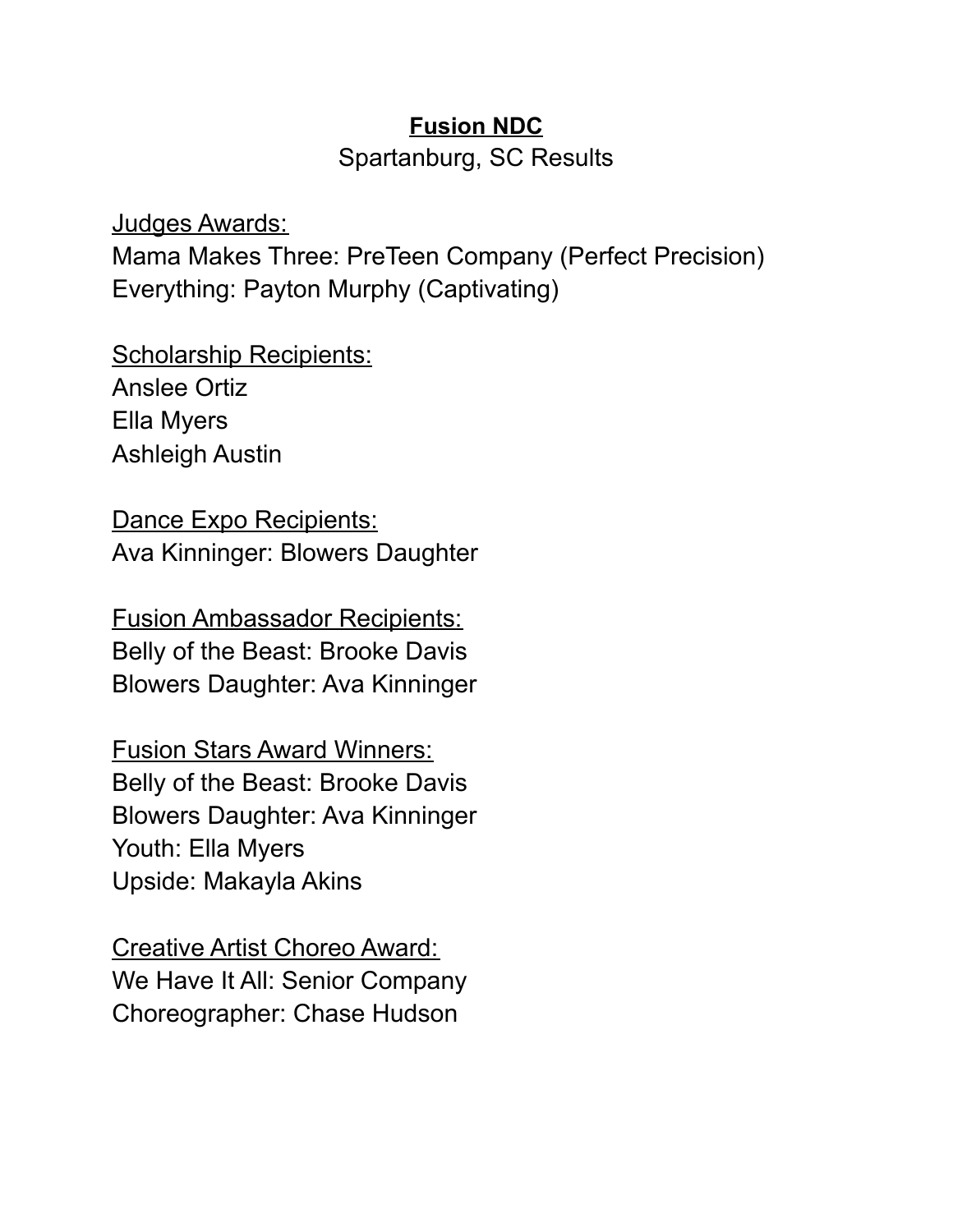Petite Rec Solo Overalls: 5th Mama I'm a Big Girl Now: Tinsley Kemp 7th Think: Addie Smith

Petite Rec Small Group Overalls: 5th King

Junior Rec Solo Overalls: 2nd PYT: Delaney Guy 9th Broadway Baby: Lana Beckwith

Junior Rec Small Group Overalls: 1st Mama Makes Three 2nd Gravity

Junior Rec Large Group: 2nd 90's Vibe 3rd Fergalicious

Teen Rec Solo Overalls: 4th Can't Stop the Beat: Emerson Dingus 11th I'm A Lady: Hannah Mitchell

Teen Rec Duet/Trio Overalls: 3rd Just Fine: Nora Deviney & Kendall Jackson

Teen Rec Small Group Overalls: 1st Insecurities 2nd What Have You Done for Me Lately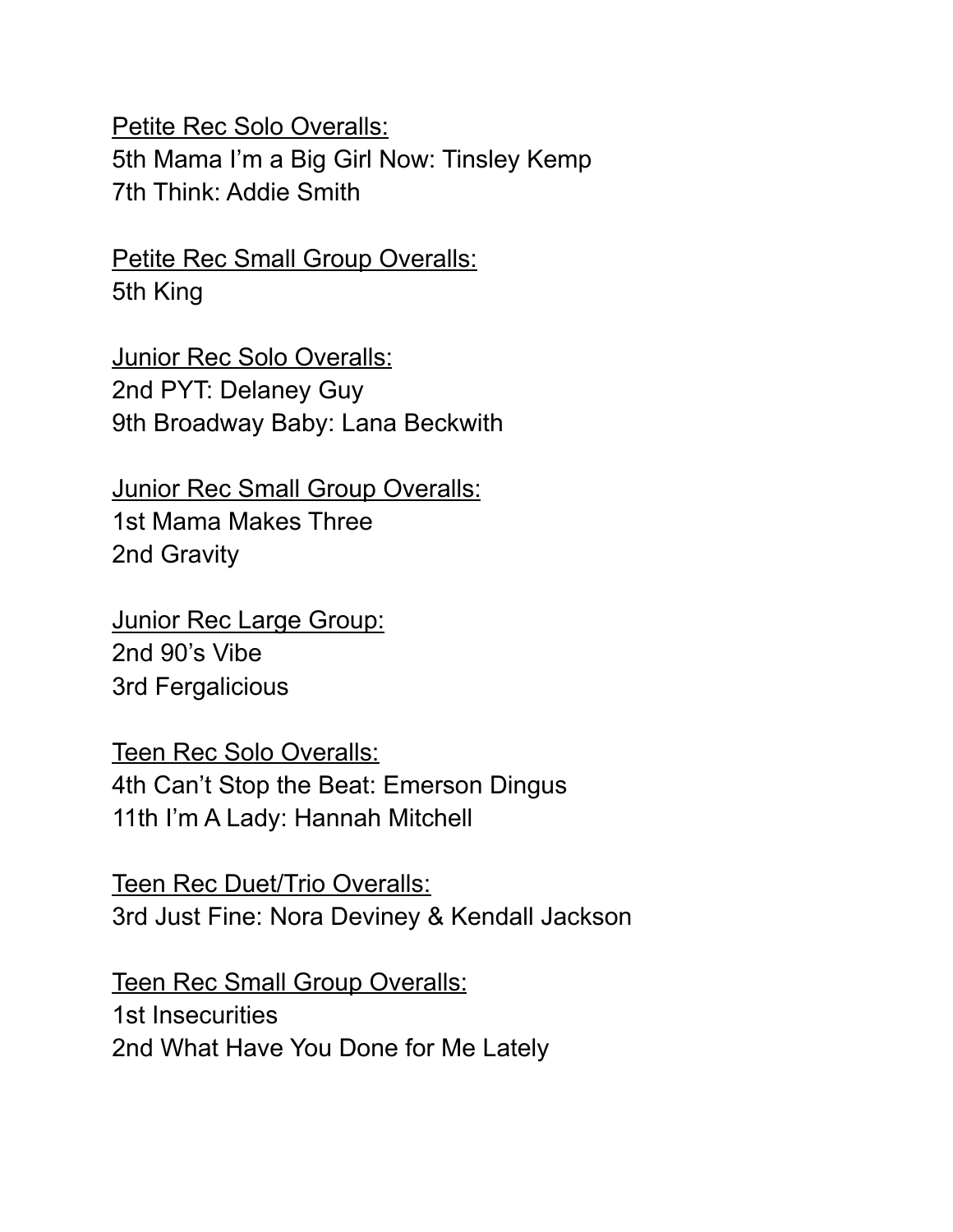Junior Int Solo Overalls: 5th Human: Blakely Broadwell

Teen Int Solo Overalls: 2nd Upside: Makayla Akins 7th Everything: Payton Murphy 8th Business of Love: Margaret Turner

Teen Elite Solo Overalls: 2nd Blowers Daughter: Ava Kinniger

Teen Int Small Group Overalls: 2nd I Always Will 7th Rolling Stone

Teen Int Large Group Overalls: 5th Step Into My Time Machine

Senior Int Solo Overalls: 1st Going Anywhere: Olivia Rucinski 4th Nicest Thing: Anna Grace Loftis 5th Islands: Maddie Miklinski & Build It Up: Kylie Knepp 9th Good Girl: Raiyna Bearden 10th Another One Bites the Dust: Ashleigh Austin 11th Whole Lotta Woman: Abreona Fields

Senior Adv Solo Overalls: 2nd Belly of the Beast: Brooke Davis 9th Youth: Ella Myers